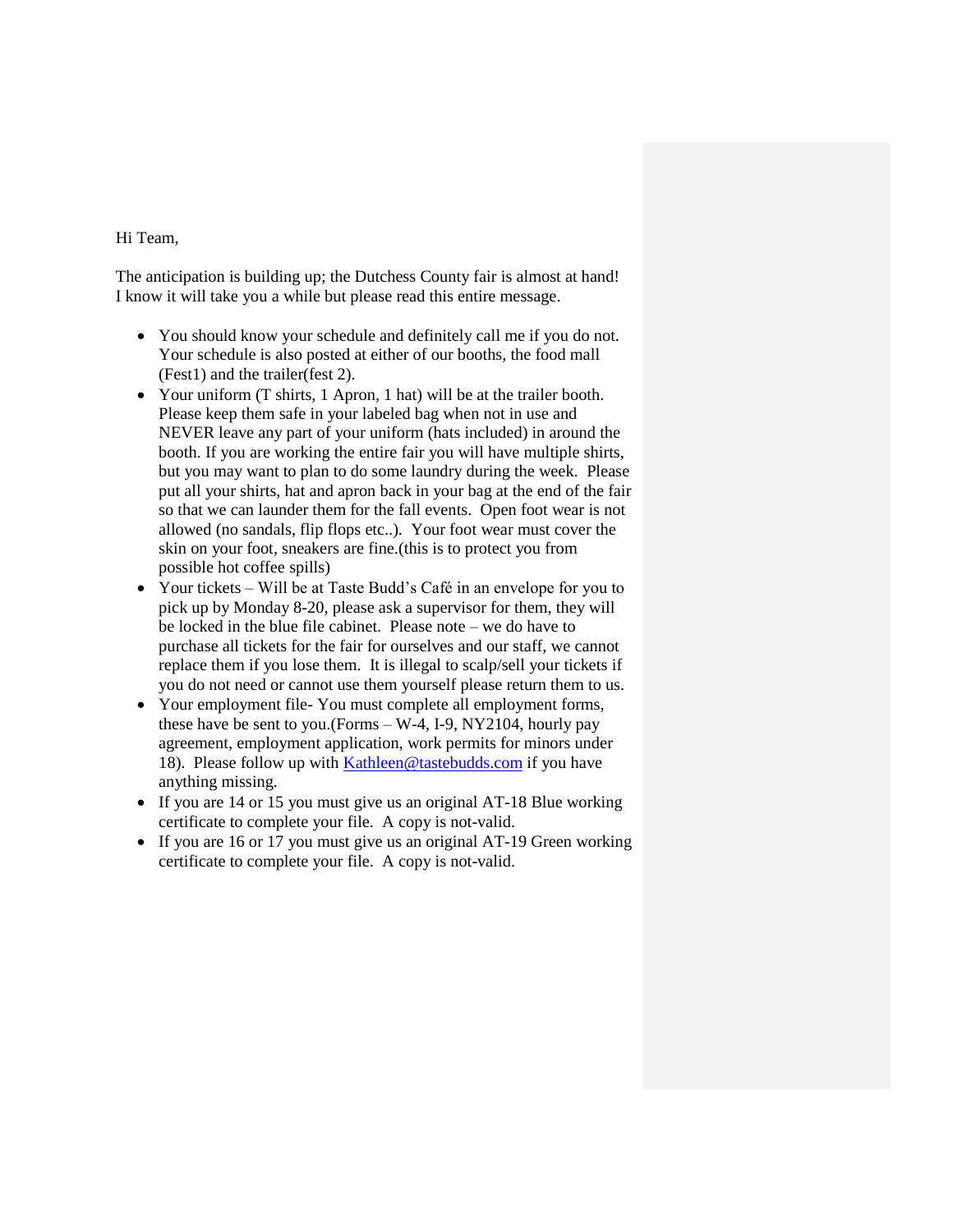1. You can always reach me at 845-399-4252 or danbudd@tastebudds.com

2. We expect that you will arrive on time for work, your departure should be a little flexible depending on business, weather etc... If it is really slow we will let you go a little early, if its very busy we may ask you to stay on to help get through the rush. There will be sign in/out clip boards at each booth, please be sure to use these as you come and go. Your supervisor will coordinate your breaks.

3. Plan to give yourselves ample time with traffic when coming to the fair (and don't forget your ticket!). I found the best way to get in is to take route 9G to the back gate Parsonage Street, then park on livestock hill. The more you can stay off route 9 the better. If you leave the grounds for any reason and expect to come back be sure to get your hand stamped.

4. Employee meeting - -

If you are new to Taste Budd's, don't worry, we will be training you on your first day of work. However please read the rest of this document to orient yourself on most of what we do.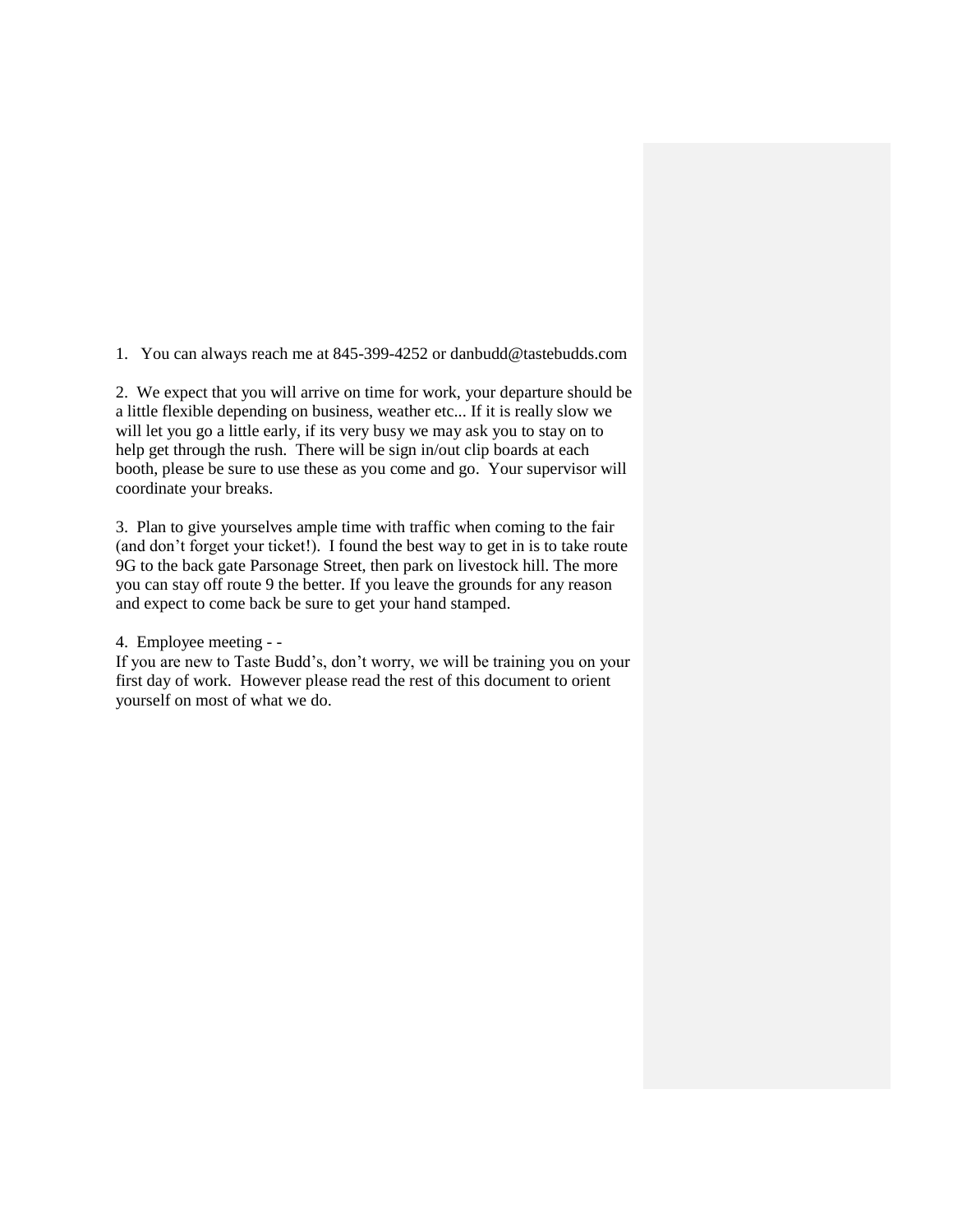#### **Our Mission**

Is to offer unique desserts of the absolute highest quality,

made with fresh natural ingredients.

Served in a clean, attractive setting With a friendly and cheerful manner.

We desire to share a remarkable and memorable experience Of chocolate indulgence Which our customers can enjoy Over and over again.

Lets make everyone happy!

Other Details

Please be in proper hygiene when coming to work,(clean shaven, clean hands etc.. if your hair is long plan to put it up). Listen to the weather and plan appropriately, Jeans or shorts are fine.. IN the

first location that you work there will be a shopping bag hanging with your name on it. Inside you will find two T-shirts, 1 aprons and a hat with your name in it. Please plan to use these for the entire week. You may need to wash your T-shirts when necessary. If weather is cool plan to have a long sleeved white shirt to wear under the TBCD T-shirt. No sunglasses should be worn while working.

Any customers that approach or are near the booth are greeted kindly, cheerfully and with a smile. If you misunderstood a customer, they are always right.(unless its a confusion on a large money exchange, then consult your supervisor.)

When customers are walking by the booth and you're not helping anyone, clearly, loudly and politely describe our desserts so that they can hear what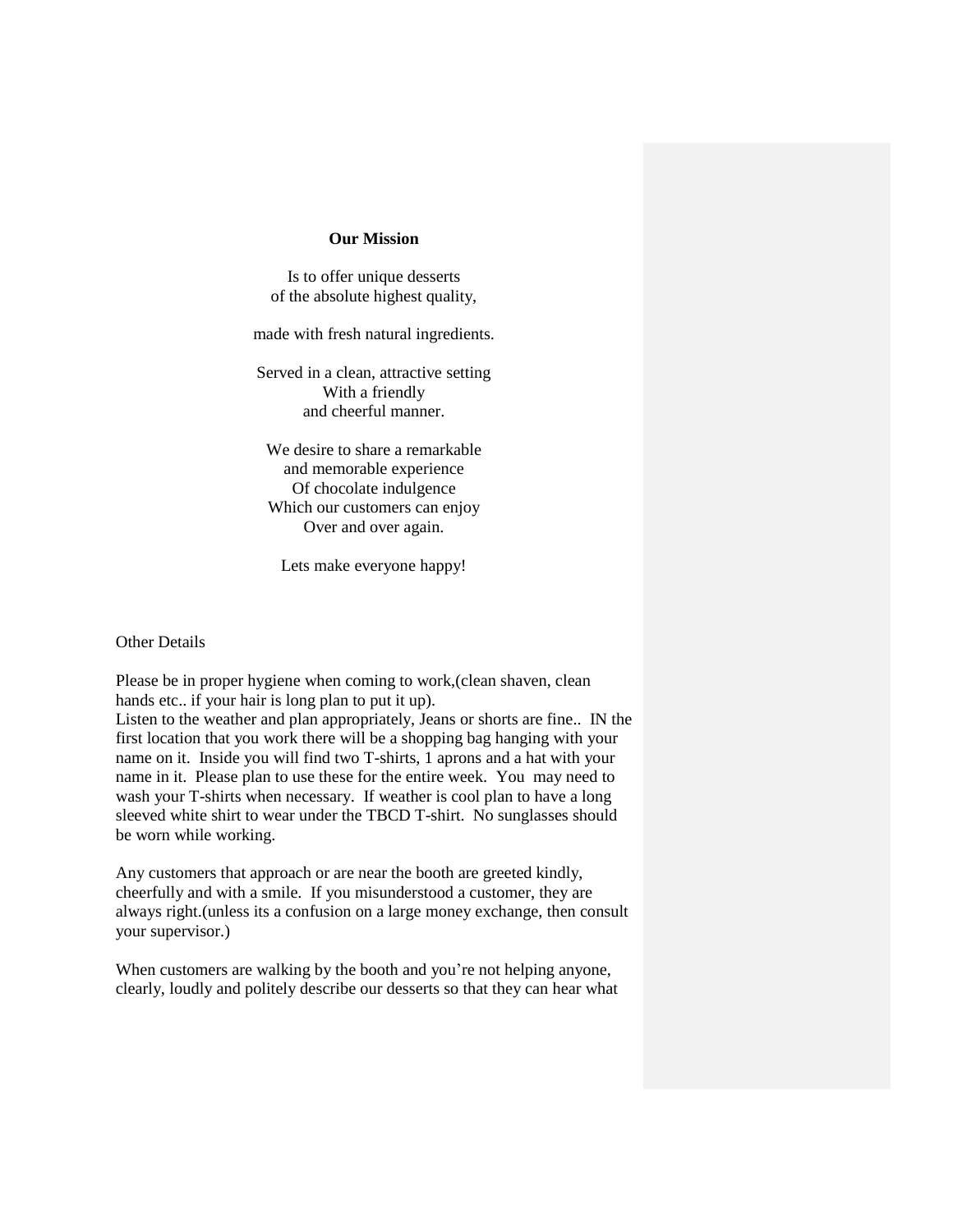we have, many of them are drawn in or will come back later, exposure is everything! Always graciously thank all customers and return customers for coming back; we expect a lot of return fair customers from previous years.

When customers are at the counter and you are describing the desserts always speak loudly and clearly and try to capture the customers behind them, people are drawn to crowds and interest. Since our products are unique and special many new customers simply do not understand them point to them as you explain and be patient with questions.

We do not give out samples.

Prices are firm - Unfortunately the Dutchess County Fair is one of our most expensive venues to participate in. If a customer complains about the price you can respectably tell them that it is a very expensive place for us to operate at. Also explain the value of our desserts; first and foremost that we use an exclusive blend of Belgian and Venezuelan Chocolate and that every product is made by hand, by us. There is no shortening used and everything is baked fresh right here! We believe they are worth the price.

### **Allergies**

Nuts- The only nut products are peanut butter and almonds in Vegan Chippers, if someone is highly allergic to nuts we cannot guarantee that a blackout bar or any other product will not give them a reaction since they are made in the same facility.

Dairy -Everything has butter in it except Vegans. Cream/milk are only in Pudding cakes, scones and truffles. Truffles and Crème Brulees are the only items without flour.

# **Tax**

Yes New York State sales tax is collected, its included in the price. Our certificate of authority is posted.

# **Health Permit**

The Dutchess County Health Dept. will have a number of Sanitarians on the grounds all week. Even though we have a very good record and reputation please be prepared for inspection at any time.

They will look for, gloves, hand washing, thermometers in all refrigeration, clean operation, sanitation bucket with bleach water. Our permit is posted.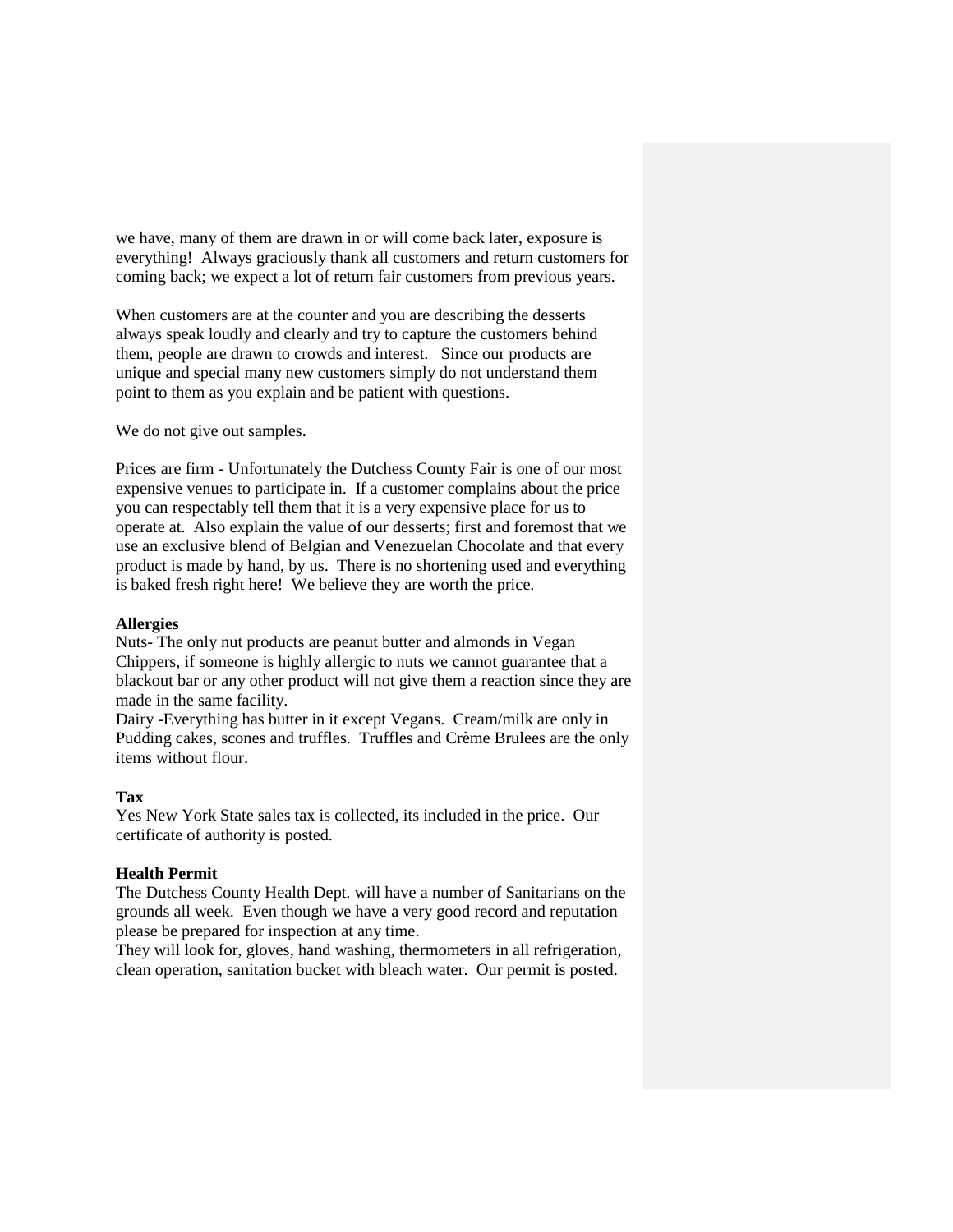### **Fire inspection**

County code calls for an approved/tagged fire extinguisher at every food vendors booth this year, make sure you know where it is, for your own safety and to show the inspectors.

### **Publicity or interest in Taste Budd's**

If a reporter would like to interview us you can always call me 845-399- 4252. For any inquiries about invitations to other future events, interviews, or detailed information about Taste Budd's you can hand out a brochure. **Always** take the person's name and number so that Chef Budd can contact

them if time is not available at the moment.

"Do you have a store?" Answer, "Yes , Taste Budd's Café is at 40 West Market Street in Red Hook. You can also offer a business card and café brochure.

#### *Our selling points*

Our unique recipes baked fresh right here(if cookies are cool because they have been out for a while you can always offer to warm it up for someone). We use some of the world's best French, Canadian and Belgian Chocolates. Our coffee is our own blend 100% organic and fair trade. It is roasted fresh weekly for us. We are the ONLY vendor at the Dutchess County Fair that gets to bring our own coffee (all others must sell Ginsberg Food Service Coffee).

See the following menu for descriptions of the desserts, everyone should know how to explain any item.

Remember we are at the fair to help everyone have a great time. We happy you can help us, and we are very excited to join you in spreading Taste Budd's happiness!

Sincerely, Chef Budd **Formatted:** Font: 14 pt, Bold